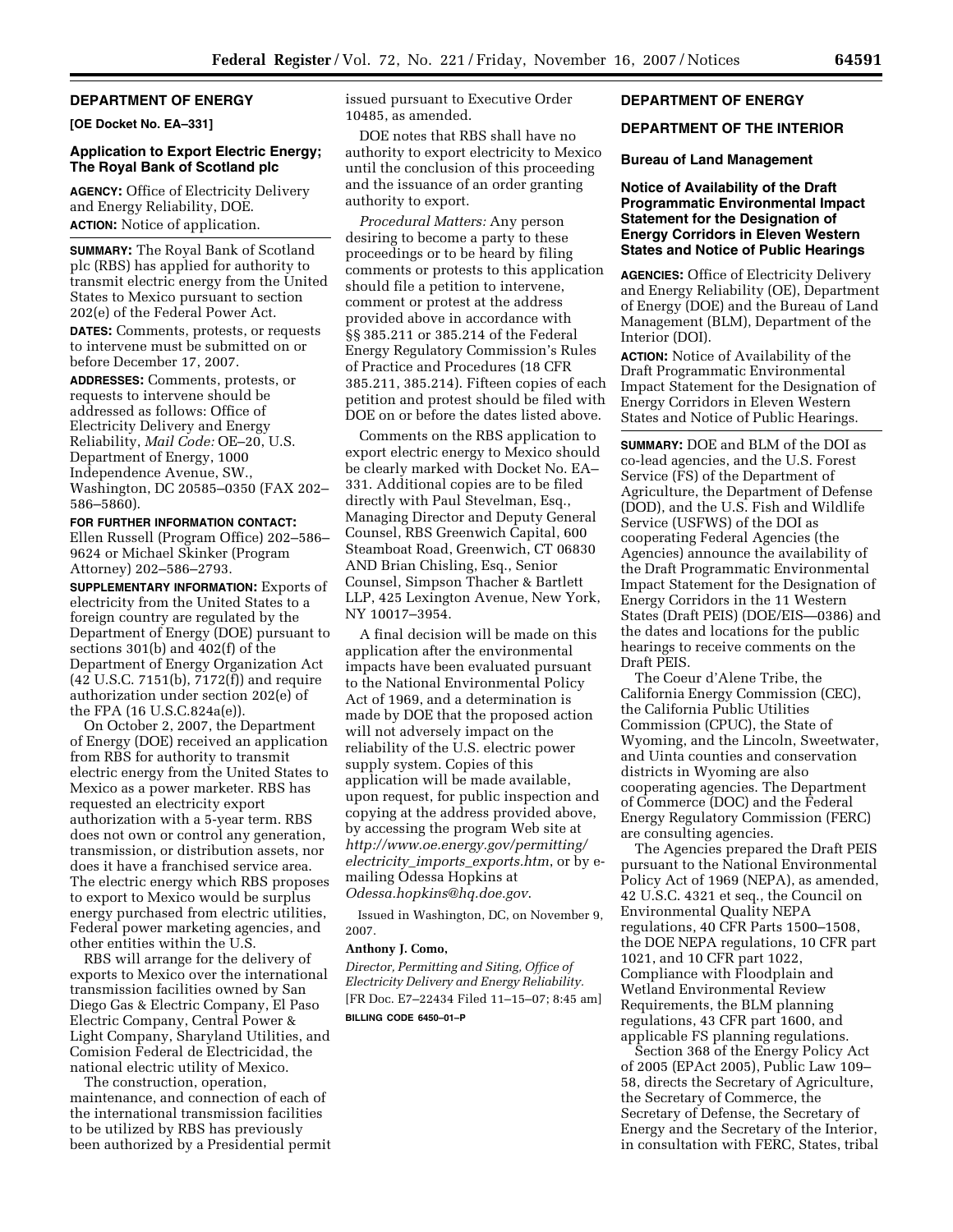or local units of governments, as appropriate, affected utility industries, and other interested persons, to designate, under their respective authorities, corridors for oil, gas, and hydrogen pipelines and electricity transmission and distribution facilities on Federal land in the 11 contiguous Western States (as defined in section 103(o) of the Federal Land Policy and Management Act of 1976 (43 U.S.C. 1702(o)), perform any environmental reviews that may be required to complete the designation of such corridors, and incorporate the designated corridors into relevant agency land use and resource management plans or equivalent plans.

The 11 Western States are Arizona, California, Colorado, Idaho, Montana, Nevada, New Mexico, Oregon, Utah, Washington, and Wyoming. **DATES:** The 90-day public comment period begins with the publication of the Notice of Availability of the Draft PEIS in the **Federal Register** by the Environmental Protection Agency and continues until February 14, 2008. See Supplementary Information section for meeting dates.

**ADDRESSES:** See Supplementary Information section for meeting addresses. Submit electronic comments and requests to speak at one of the public meetings on-line at *http:// corridoreis.anl.gov*. Mail comments to: West-wide Energy Corridor Draft PEIS, Argonne National Laboratory, 9700 S. Cass Avenue, Bldg. 900, Mailstop 4, Argonne, IL 60439; or fax comments toll-free to: 1–866–542–5904. Requests to speak at one of the meetings or for more information about the Draft PEIS may also be addressed to: Ms. LaVerne Kyriss, Office of Electricity Delivery and Energy Reliability (OE–20), U.S. Department of Energy, 1000 Independence Avenue, SW., Washington, DC 20585, phone: 202– 586–1056, facsimile: 202–586–8008, or electronic mail at *laverne.kyriss@hq.doe.gov*.

**FOR FURTHER INFORMATION CONTACT:** For information on the proposed project contact Ms. LaVerne Kyriss as indicated in the **ADDRESSES** section of this notice.

For general information on the DOE NEPA process, contact: Carol M. Borgstrom, Director, Office of NEPA Policy and Compliance (GC–20), U.S. Department of Energy, 1000 Independence Avenue, SW., Washington, DC 20585; phone: 202– 586–4600 or leave a message at 800– 472–2756; facsimile: 202–586–7031.

For general information on the BLM's NEPA process, contact: Ron Montagna, (202) 452–7782, or KateWinthrop, (202) 452–5051, at: BLM, WO–350, MS 1000 LS, 1849 C Street, NW., Washington, DC 20240.

**SUPPLEMENTARY INFORMATION:** The Agencies invite interested Members of Congress, state and local governments, other Federal agencies, American Indian tribal governments, organizations, and members of the public to provide comments on the Draft PEIS. Written and oral comments will be given equal weight, and the agencies will consider all comments received or postmarked by February 14, 2008 in preparing the Final PEIS. Comments received or postmarked after that date will be considered to the extent practicable.

#### **Public Meetings**

Public meeting dates and addresses are:

1. January 8, 2008, 2 to 5 and 6 to 8 p.m., Portland, OR: Doubletree Portland Lloyd Center, 1000 North West Multnomah and Sacramento, CA: California Energy Commission, 1516 Ninth Street.

2. January 10, 2008, 2 to 5 and 6 to 8 p.m., Seattle, WA: Renaissance Hotel Seattle, 515 Madison Street and Ontario, CA: Ayres Hotel and Suites, Ontario Airport/Convention Center, 1945 East Holt Boulevard.

3. January 15, 2008, 2 to 5 and 6 to 8 p.m., Phoenix, AZ: BLM Training Center, 9828 North 31st Avenue and Grand Junction, CO: Marriott Courtyard, 765 Horizon Drive.

4. January 17, 2008, 2 to 5 and 6 to 8 p.m., Las Vegas, NV: The Atomic Testing Museum, 1755 E. Flamingo Road and Salt Lake City, UT: Airport Hilton Hotel, 5151 Wiley Post Way.

5. January 23, 2008, 2 to 5 p.m., Window Rock, AZ: Navajo Education Center, Morgan Boulevard.

6. January 24, 2008, 2 to 5 and 6 to 8 p.m., Albuquerque, NM: Holiday Inn and Suites, 5050 Jefferson Street.

7. January 29, 2008, 2 to 5 and 6 to 8 p.m., Helena, MT: Best Western Helena Great Northern Hotel, 835 Great Northern Boulevard and Cheyenne, WY: Best Western Hitching Post Inn and Conference Center, 1700 West Lincoln Way.

8. January 31, 2008, 2 to 5 and 6 to 8 p.m., Boise, ID: Best Western Vista Inn and Conference Center, 2645 Airport Way and Denver, CO: Holiday Inn Cherry Creek, 455 South Colorado Boulevard.

9. February 5, 2008, 2 to 4 p.m., Washington, DC: Embassy Suites Washington Convention Center, 900 10th Street, NW.

Requests to speak at a specific public hearing should be received by DOE as indicated in the **ADDRESSES** section no

later than two business days before that hearing. Requests to speak may also be made at the time of registration for the hearing(s). However, persons who have submitted advance requests to speak will be given priority if time should be limited during the hearing. Please be aware that anthrax screening delays conventional mail delivery to DOE.

The Draft PEIS consists of a stand alone Summary, the PEIS Chapters (Volume 1, 567 pages), the PEIS Appendices (Volume 2, 400 pages), and Maps (Volume 3, 131 pages). The entire Draft PEIS is available online at *http:// corridoreis.anl.gov* or on a CD–ROM. Requests for paper copies of the Draft PEIS, or additional copies in either format should be addressed to Westwide Energy Corridor Draft PEIS, 9700 South Cass Avenue, Building 900, Mailstop 4, Argonne, IL 60439. The Draft PEIS is also available on the DOE NEPA Web site at *http:// www.eh.doe.gov/nepa/docs/deis/ deis.html*.

The Draft PEIS Volume 3 map atlas is printed on ledger-sized paper. The CD version of the Draft PEIS includes the map atlas in PDF format. The most powerful and flexible version of the map data is available on the project Web site (*http://corridoreis.anl.gov*). The Web site maps are available within a geographic information system (GIS) database that allows users to merge, enlarge, and view multiple map data layers. Software and instructions to use the GIS data are user friendly and available for free download from the public Web site.

The purpose and need for the Agencies' action is to implement EPAct Section 368 by designating corridors for the preferred locations of future oil, gas, and hydrogen pipelines and electricity transmission and distribution facilities and to incorporate the designated corridors into the relevant agency land use and resource management plans or equivalent plans.

Section 368 directs the Agencies to take into account the need for upgraded and new infrastructure and to take actions to improve reliability, relieve congestion, and enhance the capability of the national grid to deliver energy. This action only pertains to the designation of corridors for potential facilities on Federal lands located within the 11 Western States. In addition, this action is intended to improve coordination among the Agencies to increase the efficiency of using designated corridors.

In many areas of the United States, including the West, the infrastructure required to deliver energy has not always kept pace with growth in energy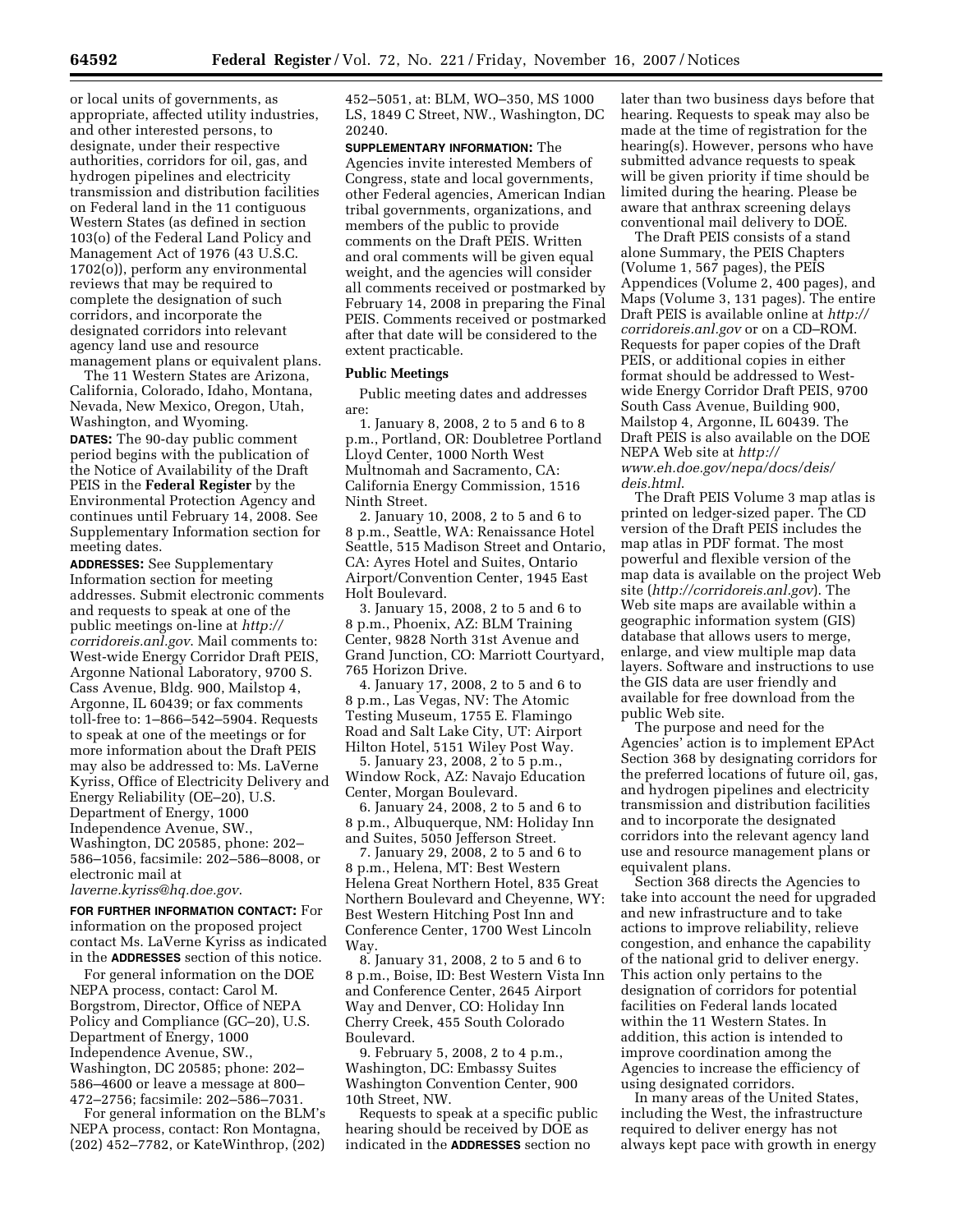demand. The Agencies hope to improve the delivery of energy in the West, while enhancing the western electric transmission grid for the future, by establishing a coordinated network of Federal energy corridors on Federal lands in the West. The Draft PEIS analyzes the environmental impacts of designating Federal energy corridors in 11 Western States, and incorporating those designations into relevant agency land use and resource management plans or equivalent plans.

The Draft PEIS analyzes two alternatives: A No Action Alternative and the Proposed Action to designate new and locally approved energy corridors (Proposed Action). Under the No Action Alternative, Federal energy corridors mandated by EPAct Section 368 would not be designated on Federal lands in the 11 Western States; the siting and development of energy

transport projects would continue under current agency procedures for granting rights-of-way (ROW), for which energy transport project applicants must satisfy the often disparate requirements of multiple agencies for the same project. There would be relatively little Westwide coordination for siting and permitting these projects to meet current and future energy needs in the 11 Western States.

Under the Proposed Action, the Agencies would designate and incorporate through relevant land use and resource management plans certain Federal energy corridors that would consist of existing, locally designated Federal energy corridors together with additional, newly designated energy corridors located on Federal land. These energy corridors would comprise a comprehensive, coordinated network of preferred locations for future energy

projects that could be developed to satisfy demand for energy. Under the Proposed Action, approximately 6,055 miles of Federal energy corridors would be designated for multimodal energy transmission and transportation in the 11 Western States. The energy corridors would typically be 3,500 feet wide, though the width may vary in certain areas because of environmental, topographic or management constraints. BLM, DOD, FS and USFWS would amend their respective land use or equivalent plans to incorporate the designated energy corridors; the amendments would be effective upon signing of a Record(s) of Decision. The designation of energy corridors under the Proposed Action would require the amendment of the following land management or equivalent plans.

| LAND USE OR EQUIVALENT PLANS PROPOSED FOR AMENDMENT BY DESIGNATING EPACT SECTION 368 ENERGY |                                                           |  |  |  |
|---------------------------------------------------------------------------------------------|-----------------------------------------------------------|--|--|--|
|                                                                                             | CORRIDORS ON FEDERAL LANDS IN THE 11 WESTERN STATES a b c |  |  |  |

| <b>State</b>     | Land use plan                              | Agency office(s)                                       |
|------------------|--------------------------------------------|--------------------------------------------------------|
| Arizona $\ldots$ |                                            | BLM, Arizona Strip FO.                                 |
|                  |                                            | FS. Coronado NF.                                       |
|                  |                                            | NPS, Glen Canyon NRA.                                  |
|                  | Havasu NWR Comprehensive Conservation Plan | USFWS, Lake Havasu NWR.                                |
|                  |                                            | FS, Kaibab NF.                                         |
|                  |                                            | BLM, Kingman FO, Lake Havasu FO.                       |
|                  |                                            | BLM, Lake Havasu FO.                                   |
|                  |                                            | NPS, Lake Mead NRA.                                    |
|                  |                                            | BLM, Hassayampa FO.                                    |
|                  |                                            | BLM, Hassayampa FO, Lower Sonoran FO.                  |
|                  |                                            | BLM, Tucson FO, Hassayampa FO, Lower Sonoran FO.       |
|                  |                                            | FS, Prescott NF.                                       |
|                  |                                            | BLM, Safford FO, Tucson FO.                            |
|                  |                                            | FS, Apache-Sitgreaves NF.                              |
|                  |                                            | FS, Tonto NF.                                          |
|                  |                                            | DOD, U.S. Army, Yuma Proving Ground.                   |
|                  |                                            | BLM, Yuma FO.                                          |
| California       |                                            | BLM, Alturas FO.                                       |
|                  |                                            | FS, Angeles NF.                                        |
|                  |                                            | BLM, Arcata FO.                                        |
|                  |                                            | BLM, Bishop FO.                                        |
|                  |                                            | BLM, Bakersfield FO, Bishop FO, Ridgecrest FO.         |
|                  |                                            | BLM, Barstow FO, El Centro FO, Lake Havasu FO, Needles |
|                  |                                            | FO, Ridgecrest FO, Palm Springs-South Coast FO.        |
|                  |                                            | BLM, Eagle Lake FO.                                    |
|                  |                                            | DOD, U.S. Navy, China Lake Naval Air Weapons Station.  |
|                  |                                            | FS, Cleveland NF.                                      |
|                  |                                            | BLM, El Centro FO.                                     |
|                  | Havasu NWR Comprehensive Conservation Plan | USFWS, Lake Havasu NWR.                                |
|                  |                                            | BLM, El Centro FO.                                     |
|                  |                                            | FS, Invo NF.                                           |
|                  |                                            | FS, Klamath NF.                                        |
|                  |                                            | FS. Lassen NF.                                         |
|                  |                                            | FS, Modoc NF.<br>BLM, Alturas FO.                      |
|                  |                                            |                                                        |
|                  |                                            | BLM, Redding FO.<br>FS. San Bernadino NF.              |
|                  |                                            |                                                        |
|                  |                                            | FS, Shasta-Trinity NF.<br>BLM, Folsom FO.              |
|                  |                                            | FS, Six Rivers NF.                                     |
|                  |                                            | BLM, Palm Springs-South Coast FO.                      |
|                  |                                            | FS, Tahoe NF.                                          |
|                  |                                            | BLM, Surprise FO.                                      |
|                  |                                            |                                                        |
| Colorado         |                                            |                                                        |
|                  |                                            |                                                        |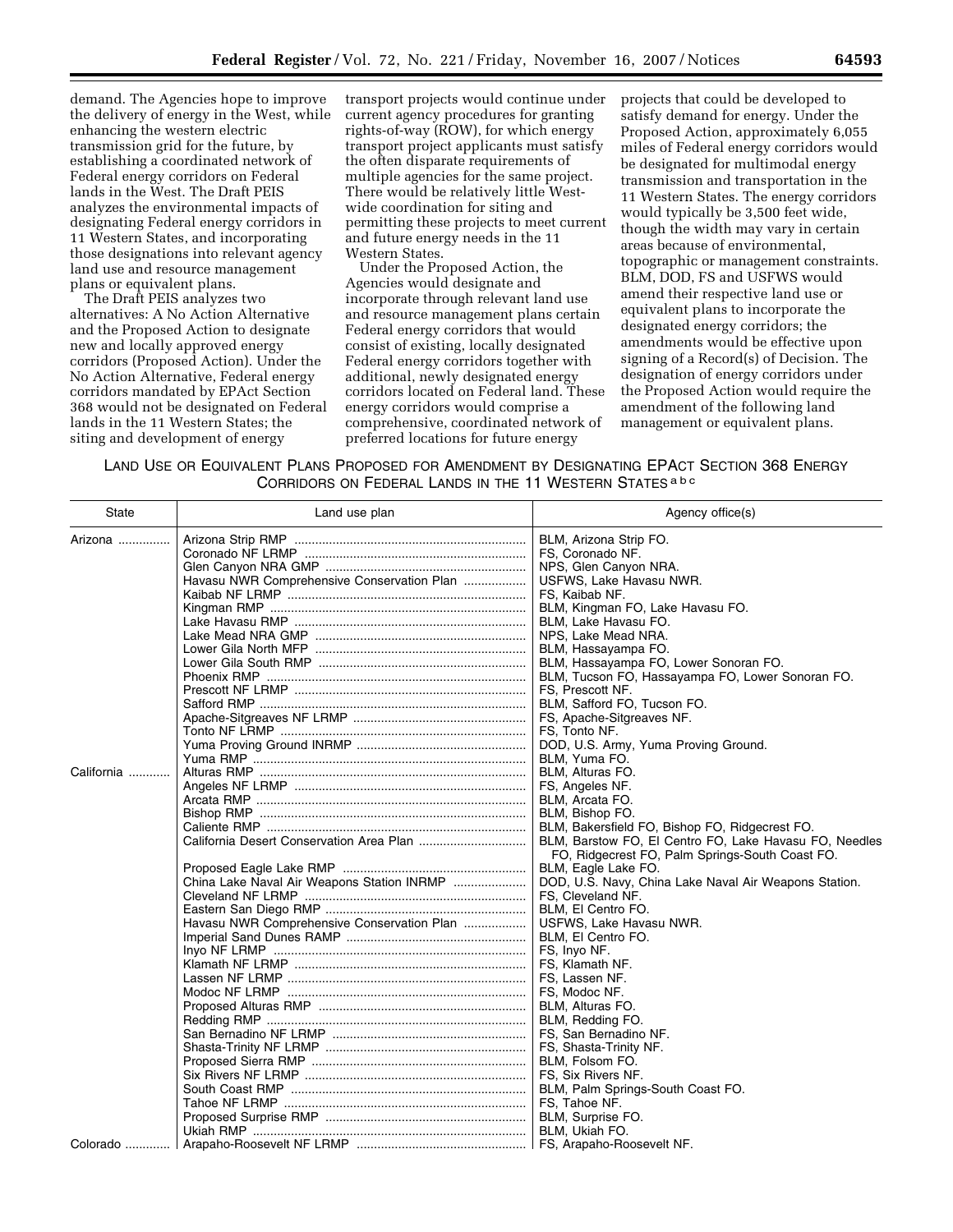-

Ξ

## LAND USE OR EQUIVALENT PLANS PROPOSED FOR AMENDMENT BY DESIGNATING EPACT SECTION 368 ENERGY CORRIDORS ON FEDERAL LANDS IN THE 11 WESTERN STATES a b <sup>c</sup>—Continued

| State      | Land use plan                                          | Agency office(s)                                                        |
|------------|--------------------------------------------------------|-------------------------------------------------------------------------|
|            |                                                        | BLM, Glenwood Springs FO.                                               |
|            |                                                        | BLM, Grand Junction FO.                                                 |
|            | Grand Mesa-Uncompahgre-Gunnison NF LRMP                | FS, Grand Mesa-Uncompahgre-Gunnison NF.                                 |
|            |                                                        | BLM, Gunnison FO.                                                       |
|            |                                                        | BLM, Kremmling FO.                                                      |
|            |                                                        | BLM, Little Snake FO.                                                   |
|            |                                                        | NPS, Curecanti NRA.<br>FS, Medicine Bow and Routt NF, Thunder Basin NG. |
|            |                                                        | BLM, Royal Gorge FO.                                                    |
|            |                                                        | FS, Pike-San Isabel NF.                                                 |
|            |                                                        | FS, San Juan NF.                                                        |
|            |                                                        | BLM, Dolores FO, Uncompahgre FO.                                        |
|            |                                                        | BLM, Uncompahgre FO.                                                    |
|            |                                                        | BLM, White River FO.                                                    |
| Idaho      |                                                        | BLM, Upper Snake FO.                                                    |
|            |                                                        | BLM, Bruneau FO.<br>BLM, Burley FO.                                     |
|            |                                                        | BLM, Coeur d'Alene FO.                                                  |
|            |                                                        | FS, Idaho Panhandle NF.                                                 |
|            |                                                        | BLM, Bruneau FO, Four Rivers FO, Jarbridge FO.                          |
|            |                                                        | BLM, Four Rivers FO.                                                    |
|            |                                                        | BLM, Upper Snake FO.                                                    |
|            |                                                        | BLM, Pocatello FO.                                                      |
|            |                                                        | BLM, Upper Snake FO.                                                    |
|            |                                                        | BLM, Burley FO, Shoshone FO.<br>BLM. Pocatello FO.                      |
|            |                                                        | BLM, Four Rivers FO, Owyhee FO.                                         |
|            |                                                        | FS, Caribou-Targhee NF.                                                 |
|            |                                                        | BLM, Burley FO.                                                         |
| Montana    |                                                        | FS, Beaverhead-Deerlodge NF.                                            |
|            |                                                        | BLM, Billings FO.                                                       |
|            |                                                        | BLM, Dillon FO.                                                         |
|            |                                                        | BLM, Missoula FO.                                                       |
|            |                                                        | BLM, Butte FO.<br>FS, Lolo NF.                                          |
| Nevada     |                                                        | BLM, Winnemucca FO.                                                     |
|            |                                                        | BLM, Ely FO.                                                            |
|            |                                                        | USFWS, Desert NWR.                                                      |
|            |                                                        | BLM, Ely FO.                                                            |
|            |                                                        | BLM, Elko FO.                                                           |
|            |                                                        | DOD, U.S. Army, Hawthorne AD.                                           |
|            | Carson City Field Office Consolidated Resource Manage- | FS, Humboldt-Toiyabe NF.<br>BLM, Carson City FO.                        |
|            | ment Plan.                                             |                                                                         |
|            |                                                        | NPS, Lake Mead NRA.                                                     |
|            |                                                        | BLM, Las Vegas FO.                                                      |
|            |                                                        | DOD, U.S. Air Force, Nellis AFB.                                        |
|            |                                                        | BLM, Winnemucca FO.                                                     |
|            |                                                        | BLM, Ely FO.                                                            |
|            |                                                        | BLM, Winnemucca FO.<br>BLM, Battle Mountain FO.                         |
|            |                                                        | BLM, Surprise FO.                                                       |
|            |                                                        | BLM, Elko FO.                                                           |
| New Mexico |                                                        | BLM, Carlsbad FO.                                                       |
|            |                                                        | BLM, Farmington FO.                                                     |
|            |                                                        | DOD, U.S. Army, Fort Bliss.                                             |
|            |                                                        | BLM. Las Cruces DO.                                                     |
|            |                                                        | BLM. Rio Puerco FO.                                                     |
|            | Sevilleta NWR Comprehensive Conservation Plan          | BLM, Roswell FO.<br>USFWS, Sevilletta NWR.                              |
|            |                                                        | BLM, Socoro FO.                                                         |
|            |                                                        | BLM, Las Cruces DO.                                                     |
| Oregon     |                                                        | BLM, Andrews FO.                                                        |
|            |                                                        | BLM, Baker FO.                                                          |
|            |                                                        | BLM, Central Oregon FO, Deschutes FO.                                   |
|            |                                                        | FS, Ochocco NF.                                                         |
|            |                                                        | FS, Deschutes NF.                                                       |
|            |                                                        | BLM, Upper Willamette FO.<br>FS, Winema-Fremont NFs.                    |
|            |                                                        | BLM, Klamath Falls FO.                                                  |
|            |                                                        | l FS, Klamath NF.                                                       |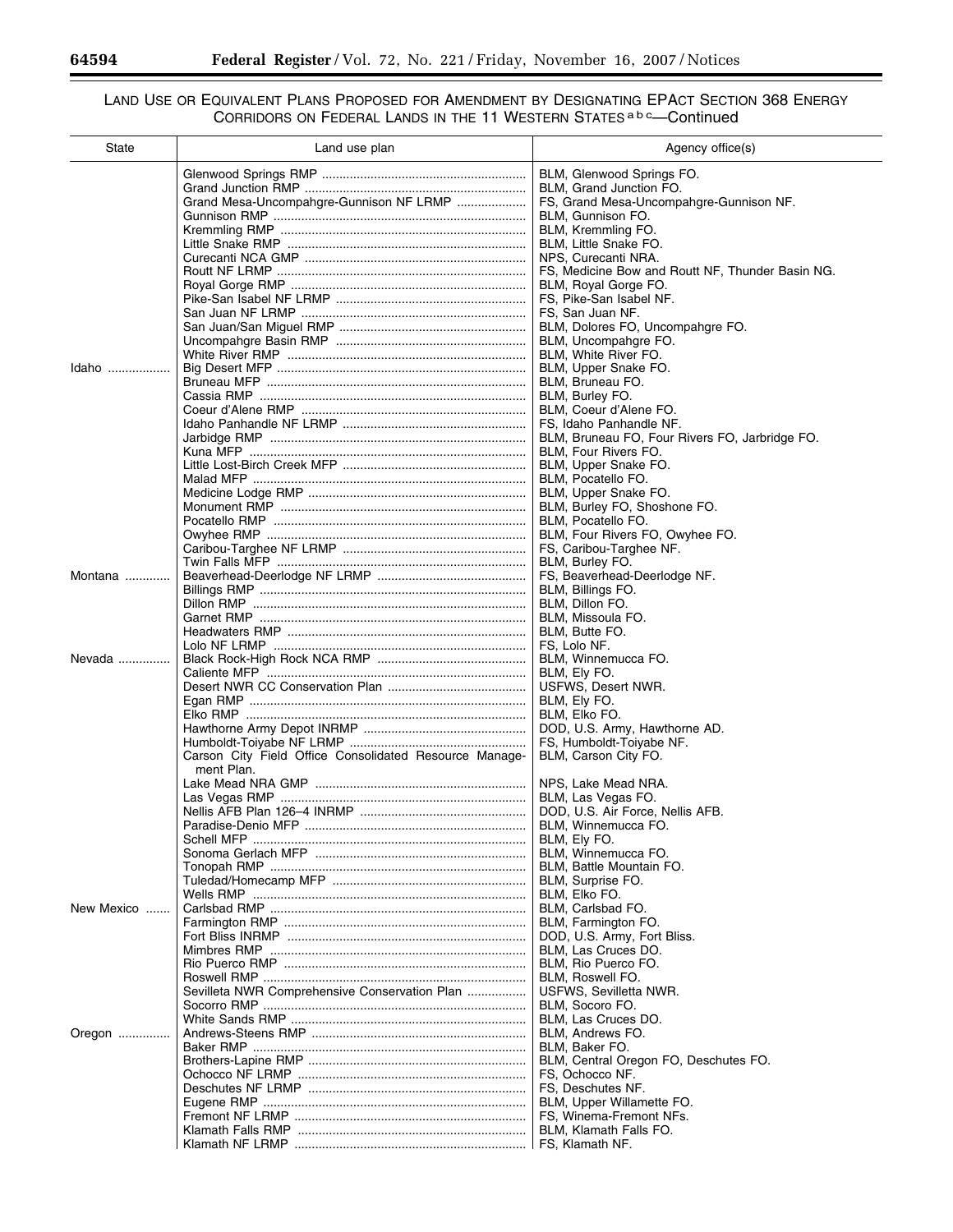## LAND USE OR EQUIVALENT PLANS PROPOSED FOR AMENDMENT BY DESIGNATING EPACT SECTION 368 ENERGY CORRIDORS ON FEDERAL LANDS IN THE 11 WESTERN STATES a b <sup>c</sup>-Continued

| <b>State</b> | Land use plan                                          | Agency office(s)                                         |
|--------------|--------------------------------------------------------|----------------------------------------------------------|
|              |                                                        | BLM, Lakeview FO.                                        |
|              |                                                        | BLM, Ashland FO, Butte Falls FO, Glendale FO.            |
|              |                                                        | FS, Mt. Hood NF.                                         |
|              |                                                        | BLM, South River FO, Swiftwater FO, Upper Willamette FO. |
|              |                                                        | BLM, Cascades FO, Tillamook FO.                          |
|              |                                                        | BLM, Jordan FO, Malheur FO.                              |
|              |                                                        | BLM, Three Rivers FO.                                    |
|              |                                                        | BLM, Deschutes FO.                                       |
|              |                                                        | FS, Umatilla NF.                                         |
|              |                                                        | BLM, Deschutes FO.                                       |
|              |                                                        | FS, Winema-Fremont NFs.                                  |
| Utah         |                                                        | FS, Ashley NF.                                           |
|              |                                                        | BLM, Kanab FO.                                           |
|              |                                                        | BLM, Cedar City FO.                                      |
|              |                                                        | BLM. Vernal FO.                                          |
|              |                                                        | FS, Wasatch-Cache NF.                                    |
|              |                                                        | BLM. Vernal FO.                                          |
|              |                                                        | FS, Dixie NF.                                            |
|              |                                                        | FS. Fishlake NF.                                         |
|              |                                                        | BLM, Moab FO.                                            |
|              | Grand Staircase-Escalante National Monument Management | BLM, Grand Staircase-Escalante NM FO.                    |
|              | Plan.                                                  |                                                          |
|              |                                                        | BLM, Fillmore FO.                                        |
|              |                                                        | BLM, Richfield FO.                                       |
|              |                                                        | BLM, Kanab FO.                                           |
|              |                                                        | BLM, Cedar City FO.                                      |
|              |                                                        | BLM, Salt Lake FO.                                       |
|              |                                                        | BLM, Price FO.                                           |
|              |                                                        | BLM, Moab FO, Monticello FO.                             |
|              |                                                        | BLM, St. George FO.                                      |
|              |                                                        | FS, Uinta NF.                                            |
|              |                                                        | BLM, Kanab FO.                                           |
|              |                                                        | BLM, Fillmore FO.                                        |
|              |                                                        | BLM, Kanab FO.                                           |
|              |                                                        |                                                          |
| Washington   |                                                        | FS, Mount Baker-Snoqualmie NF.                           |
|              |                                                        | BLM, Wenatchee FO.                                       |
|              |                                                        | FS, Wenatchee NF.                                        |
| Wyoming      |                                                        | FS, Ashley NF.                                           |
|              |                                                        | BLM, Cody FO.                                            |
|              |                                                        | BLM, Worland FO.                                         |
|              |                                                        | BLM, Rawlins FO.                                         |
|              |                                                        | BLM, Rock Springs FO.                                    |
|              |                                                        | BLM, Kemmerer FO.                                        |
|              |                                                        | BLM, Lander FO.                                          |
|              |                                                        | FS, Medicine Bow and Routt NF, Thunder Basin NG.         |
|              |                                                        | BLM, Casper FO.                                          |
|              |                                                        | BLM, Worland FO.                                         |

a AFB = Air Force Base; BLM = Bureau of Land Management; CBGA = Cedar-Beaver-Garfield-Antimony; CCCP = Complex Comprehensive Conservation Plan; DO = district office; DOD = Department of Defense; FO = field office; FS = Forest Service; GMP = General Management Plan; INRMP = Integrated Natural Resources Management Plan; LMP = Land Management Plan; LRMP = Land and Resource Management Plan; MFP = Management Framework Plan; NCA = National Conservation Area; NF = National Forest; NM = National Monument; NG = National Grassland; NPS = National Park Service; NRA = National Recreation Area; NWR = National Wildlife Refuge; RAMP= Recreation Area Manage-

ment Plan; RFP= Revised Forest Plan, RMP = Resource Management Plan; USFWS = U.S. Fish and Wildlife Service.<br>This list represents the most current plans. This list differs in some particulars from the list in the Draft PEI to these changes. Since planning is dynamic and there may also be further changes in the locations of specific corridors, the Final PEIS may<br>also include changes in this list.

also include changes in this list.<br><sup>c</sup> The PEIS identifies corridors through three national wildlife refuges, administered by the U.S. Fish and Wildlife Service (USFWS). Development on these refuges may only occur if the specific proposed project is determined to be compatible with refuge purposes and the mission of the National Wildlife Refuge System. Existing refuge Comprehensive Conservation Plan(s) may require amendment should a specific project be found compatible, and subsequent right-of-way permitting by the USFWS occur.

In addition to designating Federal energy corridors through these amendments, the Agencies would establish cooperative procedures to expedite the application process for energy projects proposed to be sited within these corridors.

Under the No Action Alternative, no Federal energy corridors would be designated pursuant to Section 368. The No Action alternative represents the status quo. Siting and development would continue, likely without coordination among the Agencies, under each agency's procedures for granting

ROW. It would be incorrect to assume that the No Action Alternative signifies that there will be no groundbreaking for energy projects at some point in the future.

Neither alternative authorizes sitespecific energy transport projects. The Draft PEIS does not examine the